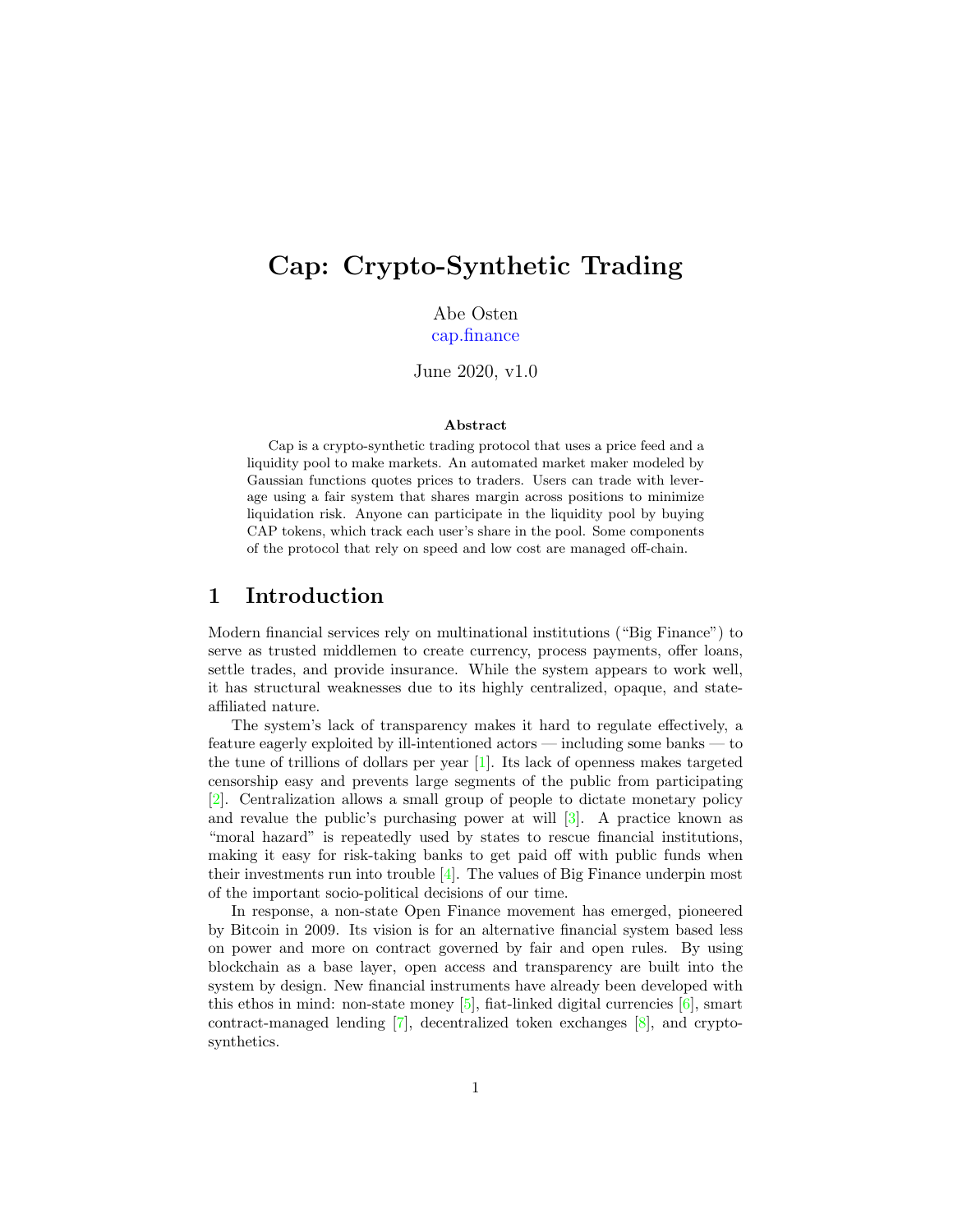Crypto-synthetics are cryptocurrency backed instruments that track the value of an underlying asset (e.g. a stock). They allow investors to gain exposure to an asset without needing to own the asset itself or to interact with the traditional financial system, saving time and money.

In this paper we describe Cap, a crypto-synthetic trading protocol enabling the liquid trading of any asset using cryptocurrency. Stocks, ETFs, cryptos, bonds, commodities, foreign exchange, and more can be traded. Cap is built on the Ethereum blockchain, with some components living off-chain on fast, secure, and distributed conventional infrastructure. Off-chain components could move on-chain as blockchain technology improves with regards to speed and cost.



# 2 Architecture

Figure 1: Cap Architecture

Cap's goal is to provide a trading service that is at least as good as traditional alternatives from a user experience perspective and orders of magnitude better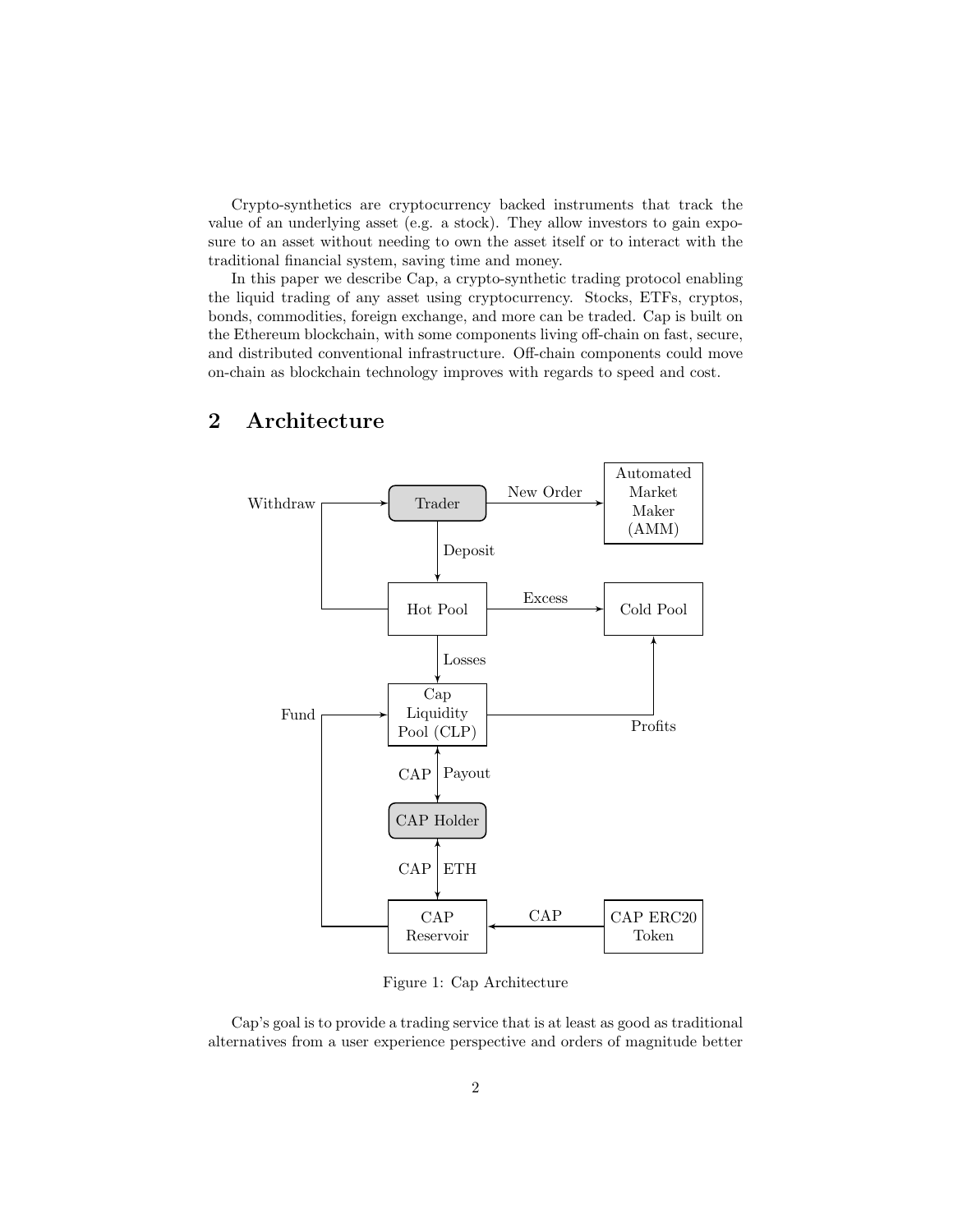from a transparency perspective. Cap has two stakeholders: Traders, who place trades, and CAP Holders, who provide liquidity.

- Traders start by depositing a supported digital currency.<sup>[1](#page-2-0)</sup>
- Orders submitted by traders are executed by the Automated Market Maker  $(^{\circ}AMM")$ .<sup>[2](#page-2-1)</sup>
- Deposits are made to a **Hot Pool** that serves to process withdrawals and make payouts to the Cap Liquidity Pool ("CLP").
- The CLP backs trader positions. Trader profits are paid from the CLP and trader losses are paid to the CLP at the daily settlement.
- Excess funds are sent from the Hot Pool to the Cold Pool which is offline and secured with multi-signature encryption.
- Ownership stake in the CLP is tracked with CAP, a token that adheres to the ERC20 standard. Anyone can purchase CAP by sending ETH to the **CAP Reservoir** contract, available weekly.<sup>[3](#page-2-2)</sup>
- CAP Holders can redeem their tokens by sending CAP to the CLP. They receive a payout equal to their share in the CLP plus profits or losses.

# <span id="page-2-4"></span>3 Market Making

To set up a crypto-synthetic market for a given asset, we need:

- A price feed. Programmatic access to an asset's last trade price.
- Liquidity. Provided by a market maker who quotes prices at which traders can buy and sell.

Price feeds are readily available.<sup>[4](#page-2-3)</sup> Market making, on the other hand, is a more complex problem. Market makers face a classic trade-off: provide too much liquidity and risk holding excess inventory (inventory risk) or provide too little liquidity and risk executing too few trades (non-execution risk) [\[9\]](#page-15-8). Market makers also face the asymmetric information risk arising from informed traders [\[10\]](#page-15-9). An effective market maker must adapt their quotes dynamically to mitigate these risks.

Cap runs a zero-intelligence Automated Market Maker ("AMM") to provide liquidity for traders across a broad range of assets. It is conflict-free, transparent, and aims to outperform underlying spot liquidity in most market conditions. Below we provide a brief description of how Cap's AMM works. For the technical details, please refer to our Crypto-Synthetics Market Making paper [\[11\]](#page-15-10).

<span id="page-2-0"></span><sup>&</sup>lt;sup>1</sup>This can be ETH, stablecoins, or other ERC20 tokens.

<span id="page-2-1"></span><sup>2</sup>See Section [3](#page-2-4) for details.

<span id="page-2-3"></span><span id="page-2-2"></span><sup>3</sup>See Section [5](#page-9-0) for details.

<sup>4</sup>Using centralized sources, usually the spot exchange on which the underlying asset trades. On-chain access to price feeds through "oracle networks" is an active area of research.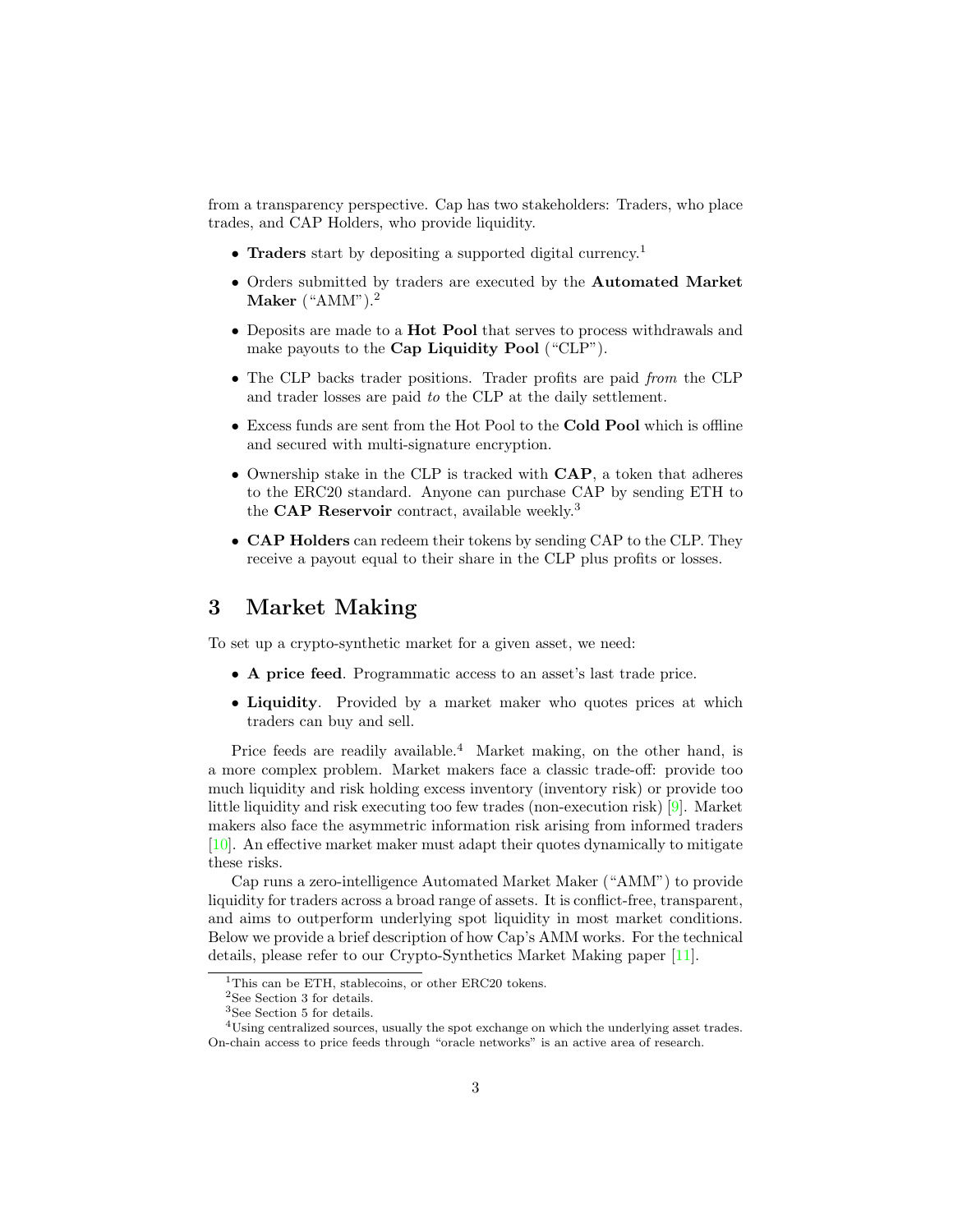### 3.1 Overview

Several order management systems exist to make markets, each with their own pros and cons:

- Limit Order Book. Limit orders are matched with incoming market orders on a public order book. Order books are transparent but inefficient (80% of queries are cancellations).
- Dealer Quoting. Dealers provide traders with a quote at which they are willing to buy or sell. This can result in lower costs but execution policies are often not transparent and a conflict of interest may arise.
- N-Sided AMMs. Used in some decentralized exchanges, multi-sided AMMs require depositing several assets and price is set based on the asset pool ratio. Trades can incur high slippage and fees.

Cap's AMM combines several elements from the systems described above. An asset's last price is determined using its price feed. Liquidity is then distributed on each side of that price along a liquidity curve, which is a Gaussian function whose properties — amplitude, center, and standard deviation — are automatically adjusted based on price volatility and the AMM's inventory. A basic liquidity curve is defined by:

$$
G(x, \sigma, \mu) = \frac{L_{max}}{\sigma \sqrt{2\pi}} \exp\left(-\frac{1}{2}(\frac{x-\mu}{\sigma})^2\right)
$$

where:

- $L_{max}$  is the maximum amount of liquidity to be offered at a single price
- $\sigma = \gamma_d \times \sigma_v$ , where  $\sigma_v$  is the market's short-term volatility and  $\gamma_d$  is a manually-set dispersion factor. A higher  $\gamma_d$  yields a flatter curve.
- $\mu = \gamma_r \times \sigma_v$  where  $\gamma_r$  is a manually-set risk aversion factor. A higher  $\gamma_r$ yields a curve that's centered further away from the asset's last price.

As shown in Figure [2,](#page-4-0) most liquidity is distributed around the curve's highest point, which is centered at  $\mu$  ticks from the asset's last price. An incoming market buy order will consume a portion of the area under the curve starting on the left-hand side. The larger the order, the higher the slippage it will incur as the average execution price increases (or decreases in case of a sell order).

The area under the curve is the total cumulative liquidity that incoming orders can consume at any given time. This is equal to the integral of the liquidity curve, shown in Figure [3.](#page-4-1) We notice the resemblance of this curve with the depth charts of order book based trading venues. In practice, the curve is not continuous but discrete, with a sample size equal to the market's tick size, and the asset's BBO (best bid/offer) is used instead of its last price.

Cap's trading system supports market orders only. More complex order types such as stop and limit orders can be custom built on top of the protocol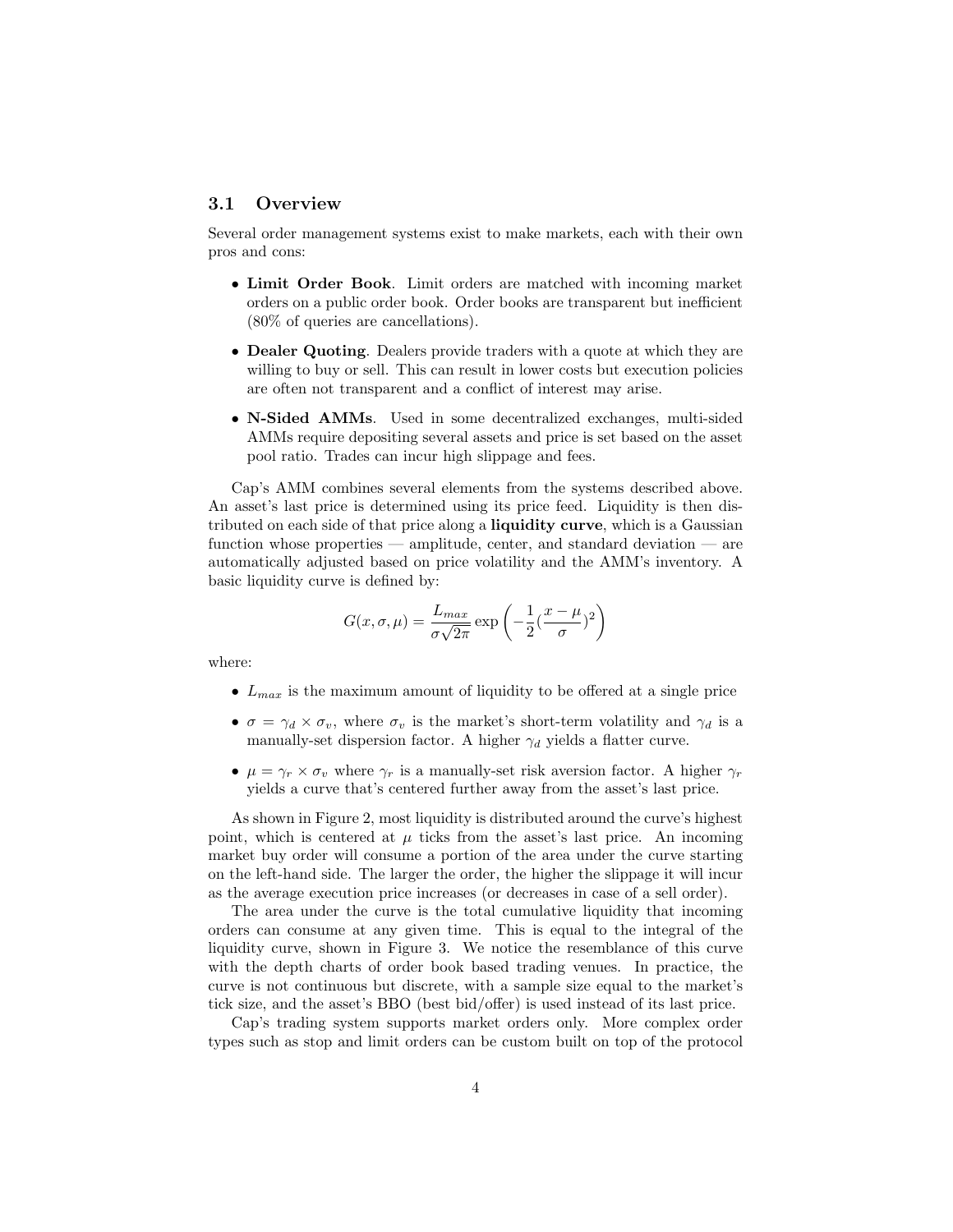

Figure 3: Integral of the Base Liquidity Curve

0 2 4 6 8 10

<span id="page-4-1"></span>Distance from last price

programmatically. Orders matched on the liquidity curve are backed by the Cap Liquidity Pool.<sup>[5](#page-4-2)</sup>

 $0\frac{1}{0}$ 

<span id="page-4-0"></span>1

<span id="page-4-2"></span> $^5{\rm{See}}$  $^5{\rm{See}}$  $^5{\rm{See}}$  Section 5 for details.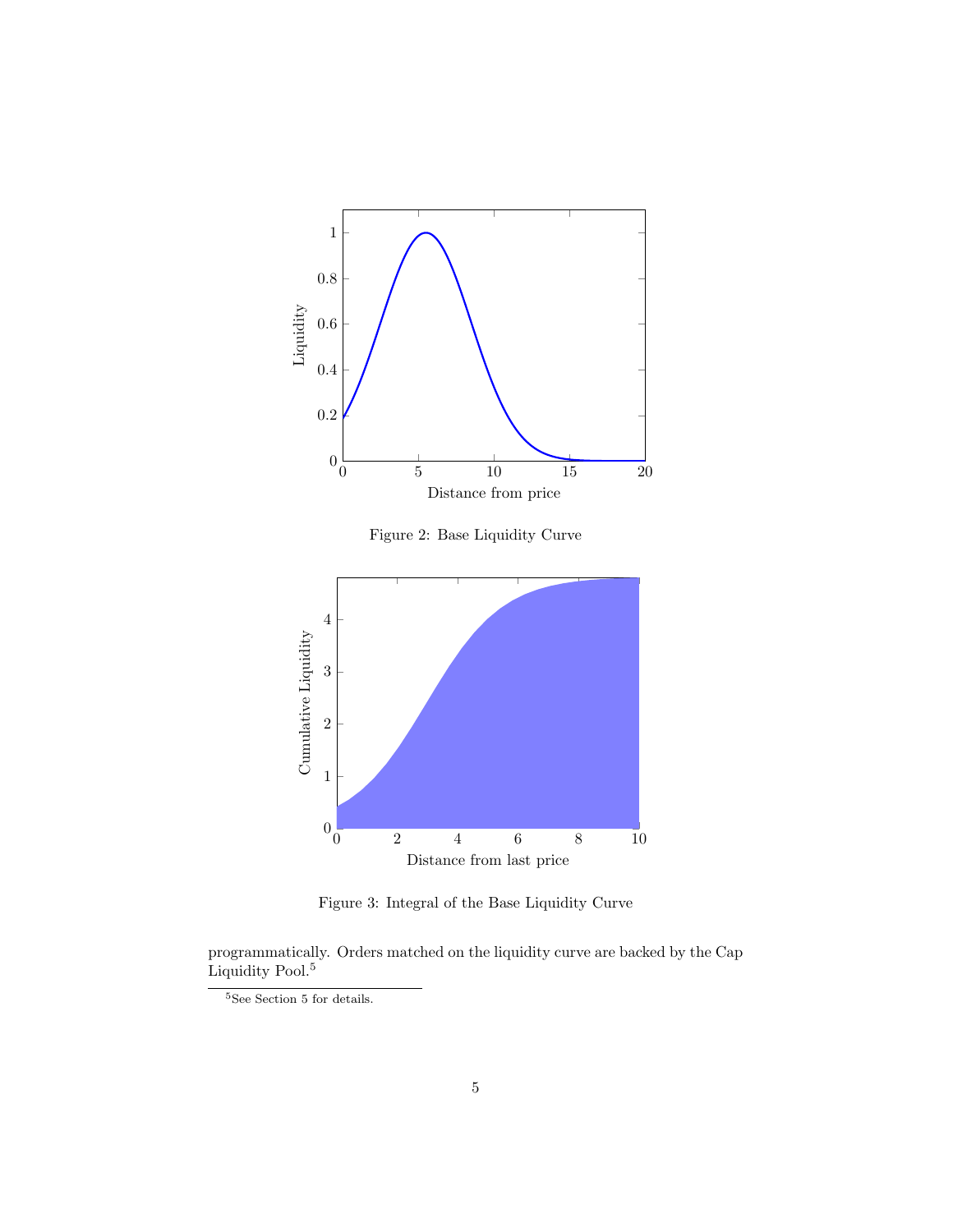## 3.2 Benefits

Liquidity curves offer several important benefits to traders.

- Shared liquidity. Sharing liquidity across all markets enables the liquid trading of thousands of assets on day one.
- **Transparent.** Cap's AMM is open-source [\[11\]](#page-15-10) and fully automated, eliminating conflict of interest.
- Superior order execution. Cap's AMM is incentivized to offer best-inclass execution quality to traders while minimizing risks for CAP Holders (liquidity providers). Liquidity curves are automatically tuned to match or provide better liquidity than underlying trading venues.
- No fees. Liquidity providers generate revenue through the effective bidoffer spread quoted by the AMM. Traders incur no other costs.[6](#page-5-0)

# 4 Margin

Cap uses a fair margin trading system that automatically shares margin across open positions, minimizing liquidation risk. Traders can have up to one position per market representing their long or short exposure to the underlying asset. For traders looking to isolate margin per position or open long and short positions simultaneously, sub-accounts can be used.

Cap also offers the ability to open positions without margin.[7](#page-5-1) This is equivalent to buying or shorting the underlying asset without leverage.

### 4.1 Definitions

• Balance. Your account balance.

 $Balance = Deposits - With drawsls + Profits or Losses$ 

• Margin Requirement. This is the amount of margin (real balance) that is locked when you submit a new trade. For example, if the margin requirement on a given market is 5%, to open a \$10,000 position you need:

$$
$10,000 \times 5\% = $500
$$

- Unrealized  $P/L$ . The profit and loss incurred by open positions.
- Equity. The current value of all the cash and positions in your account. Equity is the balance you'd have if you close your open positions.

Equity = Balance + Unrealized  $P/L$ 

<span id="page-5-0"></span><sup>6</sup> Interest rate applies for margin trading.

<span id="page-5-1"></span><sup>7</sup>See Section [6](#page-11-0) for details.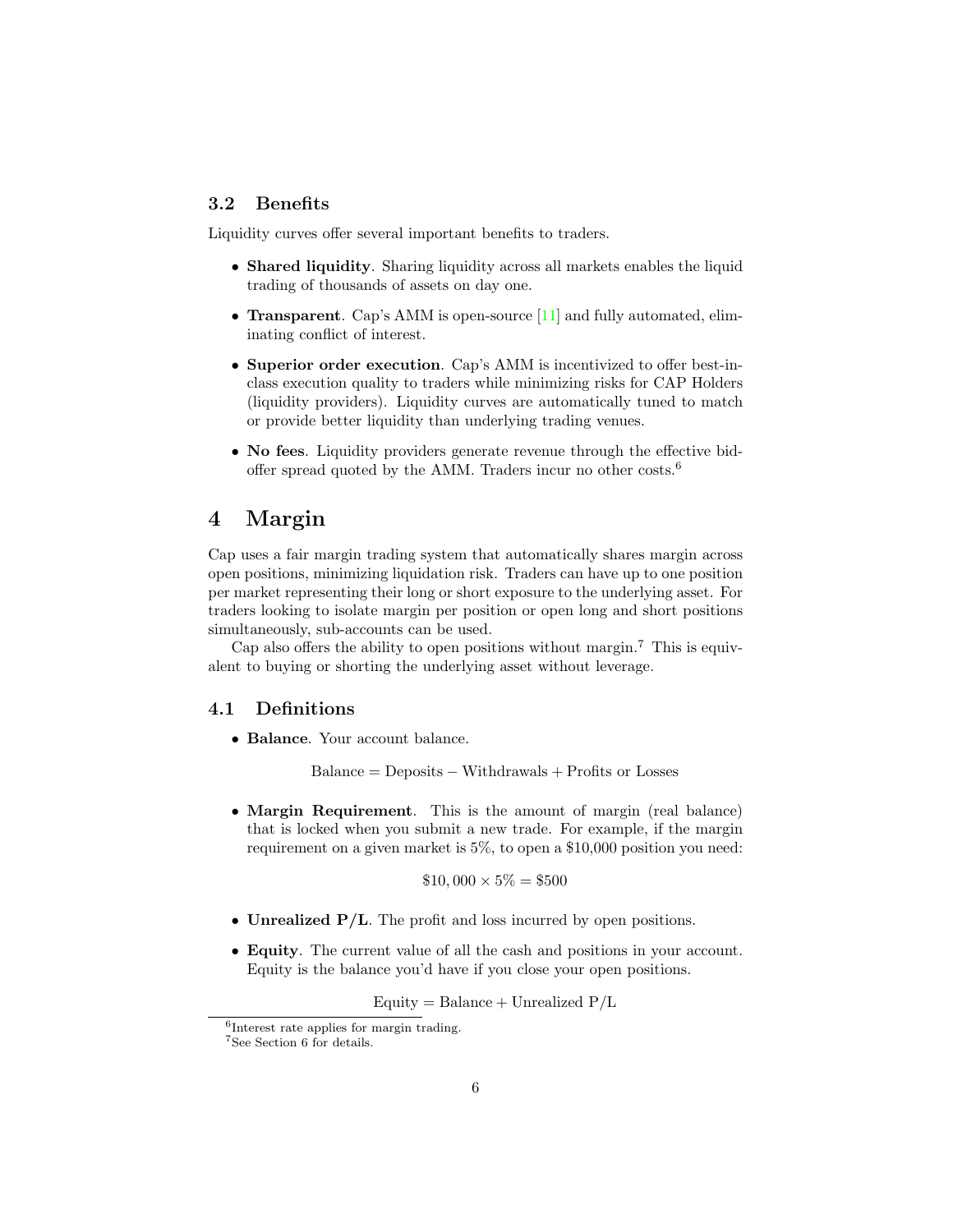- Locked Margin. The margin currently locked in open positions.
- Free Margin. The margin currently available to open new positions.

Free Margin = Equity − Locked Margin

• Margin Level. Equity vs Locked Margin, expressed as a percentage.

Margin Level = (Equity  $\div$  Locked Margin)  $\times$  100%

Margin Level keeps track of how close your account is to being liquidated. On Cap, when

Margin Level  $\leq 100\%$ 

you can no longer open new positions. And when

Margin Level  $\leq 20\%$ 

liquidation occurs.

### 4.2 Liquidation

Cap uses a zero-impact liquidation process. When Margin Level  $\leq 20\%$ , all open positions are closed at the prevailing market price, ${}^{8}$  ${}^{8}$  ${}^{8}$  realizing losses.

The loss incurred may exceed the account balance, particularly in fastmoving markets. In this case a Liquidation Rebate is applied to the account to readjust the balance back to 0. On the flip side, the liquidation could end up using less than the account balance. In this case, a Liquidation Charge is applied to the account to adjust the balance to 0. Liquidation Charges offset Liquidation Rebates.

To avoid liquidation, keep an eye on your Margin Level. If it gets too close to 20%, you can close positions to free up margin or deposit additional funds to increase your Equity.

### 4.3 Interest Rate

Interest is charged at 00:00 UTC daily on the total amount of borrowed funds locked in open positions and collected from your account balance. The interest rate is set to 5% per year and can be updated by the Cap Common Council.[9](#page-6-1)

Daily Interest Rate  $=$  Yearly Interest Rate  $\div 360$ 

Assume that you have a \$10,000 position open on a market with a 10% Margin Requirement. The amount of borrowed funds is:

$$
$10,000 \times (100 - 10)\% = $9,000
$$

Given a 5% yearly interest rate, the daily interest charged is:

 $$9000 \times 5\% \div 360 = $1.25$ 

<span id="page-6-0"></span><sup>8</sup>For markets that are closed during liquidation, the last available price is used.

<span id="page-6-1"></span><sup>9</sup>See Section [7](#page-12-0) for details.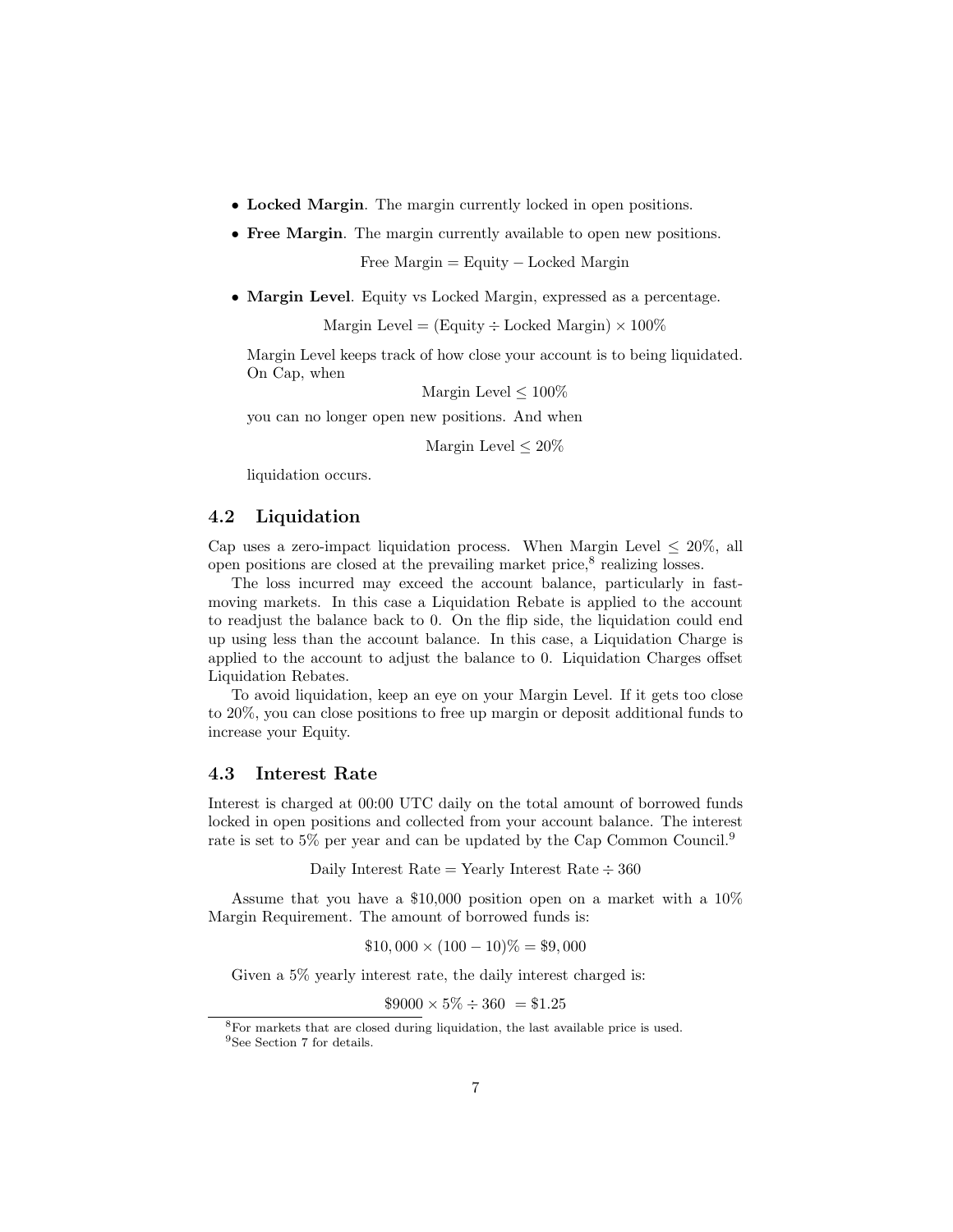## 4.4 Examples

### 4.4.1 Funding

Let's assume you want to fund your account with \$10,000. You select USD as your account's Base Currency. You deposit \$10,000 worth of ETH, DAI, or any other supported cryptocurrency. Funds are converted at the USD conversion rate at deposit time and credited to your account.

Your account is:

|          |       |          | Balance   U. P/L   Equity   Locked Margin   Free Margin   Margin Level |          |  |
|----------|-------|----------|------------------------------------------------------------------------|----------|--|
| \$10,000 | $\$0$ | \$10,000 | $\$0$                                                                  | \$10,000 |  |

You are now ready to trade. Open long positions to profit from the price going up or short positions to profit from the price to go down.

#### 4.4.2 New Position

AAPL, a crypto-synthetic with a 10% Margin Requirement, is currently priced at \$300. You think AAPL's price will rise, so you open a \$5,000 long position. The amount of margin that is locked to open this position is:

$$
$5,000 \times 10\% = $500
$$

|          |     |          | Balance   U. P/L   Equity   Locked Margin   Free Margin   Margin Level |         |        |
|----------|-----|----------|------------------------------------------------------------------------|---------|--------|
| \$10,000 | \$0 | \$10,000 | \$500                                                                  | \$9,500 | 2,000% |

#### 4.4.3 Unrealized Profit: Price Rises

AAPL's price rises and its quoted bid price is now \$306. You now have an unrealized profit equal to:

$$
$5,000 \times \frac{306 - 300}{300} = $100
$$

|                                                                                                                    |  | Balance U. P/L Equity Locked Margin Free Margin   Margin Level |         |         |
|--------------------------------------------------------------------------------------------------------------------|--|----------------------------------------------------------------|---------|---------|
| $\begin{array}{ c c c c c c c c c } \hline \text{$$510,000} & \text{$$5100} & \text{$$510,100} \hline \end{array}$ |  | \$500                                                          | \$9,500 | 2,020\% |

### 4.4.4 Unrealized Loss: Price Falls

In this scenario, AAPL's price falls and its quoted bid price is now \$294. You now have an unrealized loss equal to:

$$
$5,000 \times \frac{294 - 300}{300} = -\$100
$$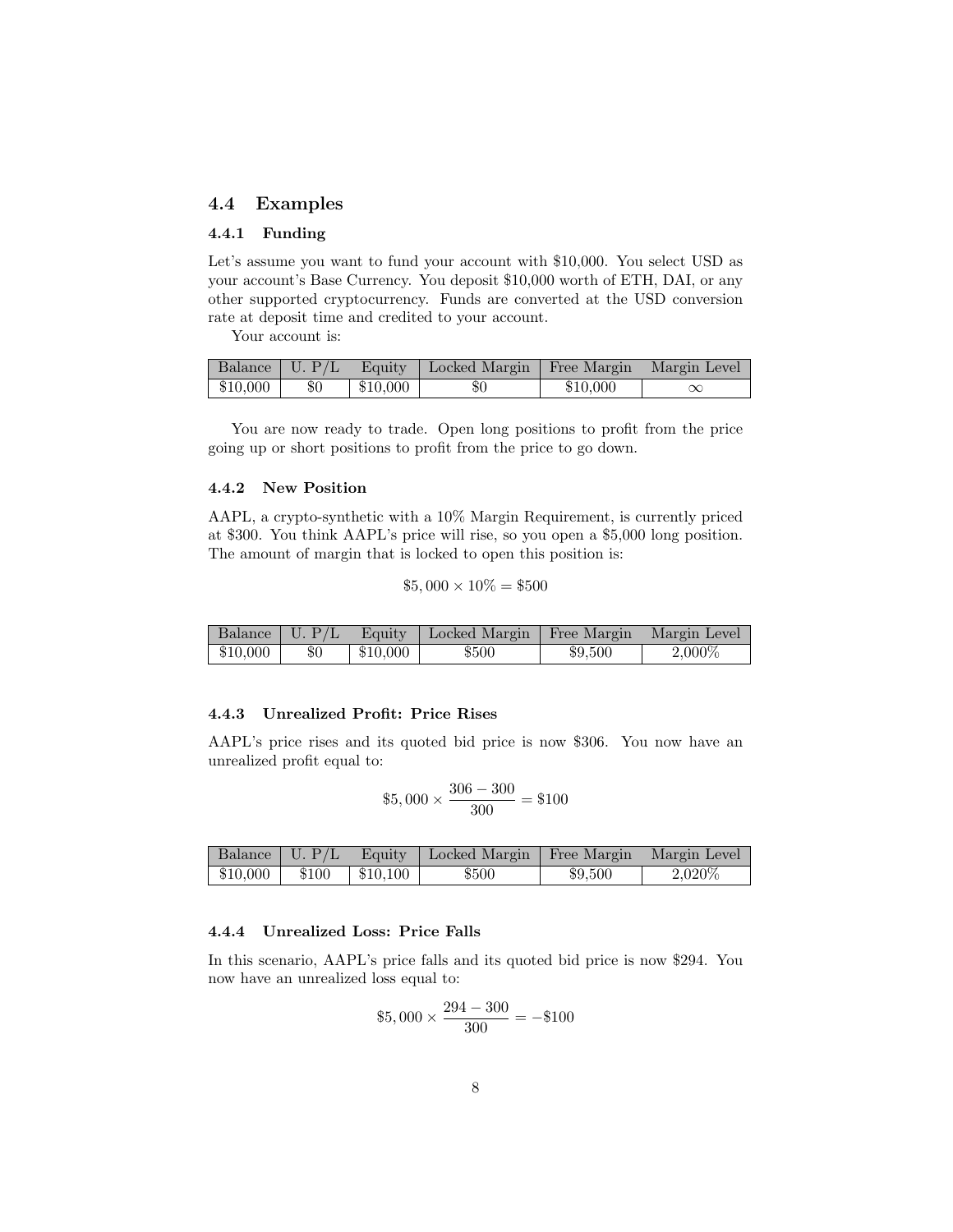|           |          |         | Balance   U. P/L   Equity   Locked Margin   Free Margin   Margin Level |         |        |
|-----------|----------|---------|------------------------------------------------------------------------|---------|--------|
| $$10,000$ | $-\$100$ | \$9,900 | \$500                                                                  | \$9,500 | 1,980% |

#### 4.4.5 Opening Additional Positions

You decide to add money to your existing AAPL long position. You submit a market buy order for \$2,000 that gets filled at \$306. You still have one AAPL position on your account, but the margin tied to that position has increased by:

$$
$2,000 \times 10\% = $200
$$

The position's entry price is the average entry price of all its orders, weighted by their size:

$$
\frac{300 \times 5000 + 306 \times 2000}{5000 + 2000} = $301.71
$$

|                   |          | Balance   U. P/L   Equity   Locked Margin   Free Margin   Margin Level |         |         |
|-------------------|----------|------------------------------------------------------------------------|---------|---------|
| $$10,000$   \$100 | \$10,100 | \$700                                                                  | \$9.400 | 1,442\% |

You now decide to open a short position on Gold, a market that has a Margin Requirement of 5%. You submit a market sell order for \$20,000, locking up \$1,000 in margin. You now have two separate open positions: an AAPL long position and a Gold short position.

Gold's price drops and the unrealized profit on the Gold position is now \$250 while the unrealized profit on the AAPL has remained at \$100. Your account is now:

|                              |  | Balance U. P/L Equity Locked Margin Free Margin Margin Level |         |       |
|------------------------------|--|--------------------------------------------------------------|---------|-------|
| $$10,000$   \$350   \$10,350 |  | \$1.700                                                      | \$8.400 | 608\% |

#### 4.4.6 Realizing Profit or Loss

You now have \$350 in unrealized profit and would like to "realize", or take, some of that profit. To fully or partially close a position, you submit an order in the opposite direction.

Let's assume you would like to close half of your \$20,000 Gold short position. You therefore submit a market buy order for \$10,000. Half of your Gold position's margin (\$500) is unlocked and half of its unrealized profit (\$125) is added to your balance.

|                                                                                                                   |  | Balance U. P/L   Equity   Locked Margin   Free Margin   Margin Level |         |         |
|-------------------------------------------------------------------------------------------------------------------|--|----------------------------------------------------------------------|---------|---------|
| $\begin{array}{ c c c c c c c c } \hline \text{$$40,125$} & \text{$$225$} & \text{$$310,350$} \hline \end{array}$ |  | \$1,200                                                              | \$8,900 | $862\%$ |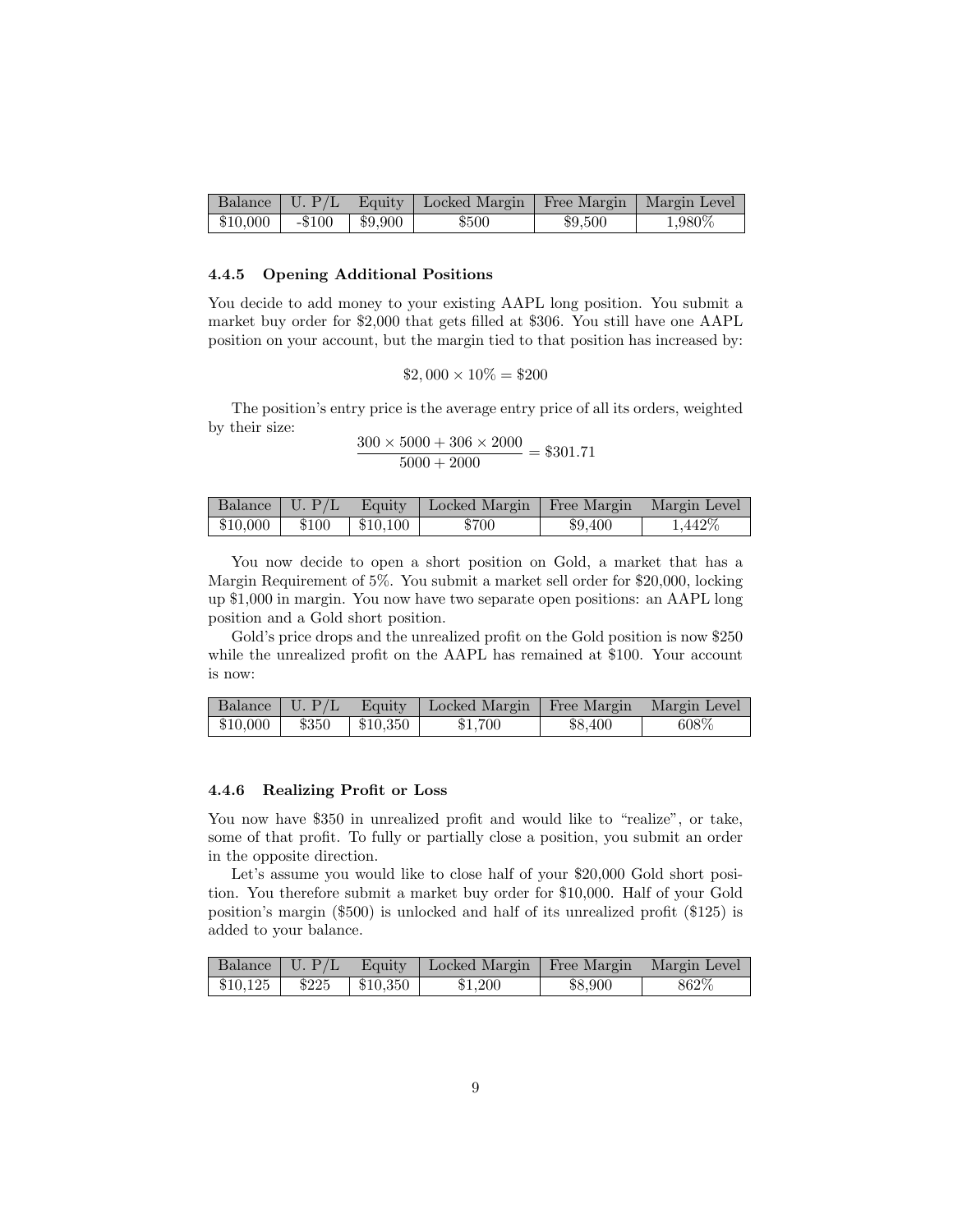### 4.4.7 Withdrawing

Realized profits for the day are available to withdraw after the daily settlement with the CLP at 00:00 UTC. You can withdraw funds to any Ethereum address in any of the supported digital currencies. Funds are converted from your account's Base Currency to your withdrawal currency at the prevailing conversion rate. Assuming you'd like to withdraw \$4,000 in ETH, currently priced at \$200, then 20 ETH are sent to your withdrawal address.

## <span id="page-9-0"></span>5 CAP Token

At any given time the AMM holds the inverse of the positions held by traders. A trader with a \$5,000 long position on TSLA means the AMM holds a \$5,000 short position on TSLA. The Cap Liquidity Pool ("CLP") backs the AMM's portfolio: trader profits are paid from the CLP while trader losses and interest are paid to the CLP. CAP tokens track ownership stake in the CLP.

CAP's total supply is 10 million. Initially, 1 million CAP are made available to the public, distributed over 36 months. CAP can be obtained by contributing to the liquidity pool through the weekly reservoir contract (80% of distribution) or by trading on Cap and receiving CAP as cash back based on trading volume (20% of distribution).

Every Sunday at 12:00 UTC, CAP tokens are put up for sale for anyone who wants to get an ownership stake in the CLP. The sale aims to adjust CAP's market cap to the **Target Supply Value** ("TSV"), equal to 10% of the average **Open Interest**<sup>[10](#page-9-1)</sup> ("OI") over the past week.

$$
TSV = 10\% \times \text{OI}
$$

For this example, let's set CAP's price to \$1. For an OI of \$1M, the number of CAP tokens to put up for sale is:

$$
\frac{\text{TSV}}{\$1} = \frac{10\% \times \$1,000,000}{\$1} = 100,000
$$

Funds raised by the sale are transferred to the CLP. Unsold tokens are burned and the remaining supply of CAP represents a 10% stake in the AMM's portfolio of positions.

A daily settlement occurs at 00:00 UTC during which trader profits for the day are transferred from the CLP and trader losses for the day are transferred into the CLP. Let's assume total trader losses for the first day are -\$5K. This represents a profit for the AMM portfolio of  $+$ \$5K. 10% of that  $-$  \$500  $-$  is transferred to the CLP. The total amount in the CLP is now \$100,500. So, after the first day, CAP tokens can be redeemed for:

$$
\frac{\$100,500}{100,000} = \$1.005
$$

<span id="page-9-1"></span><sup>10</sup>The total size of positions currently open across all traders on Cap.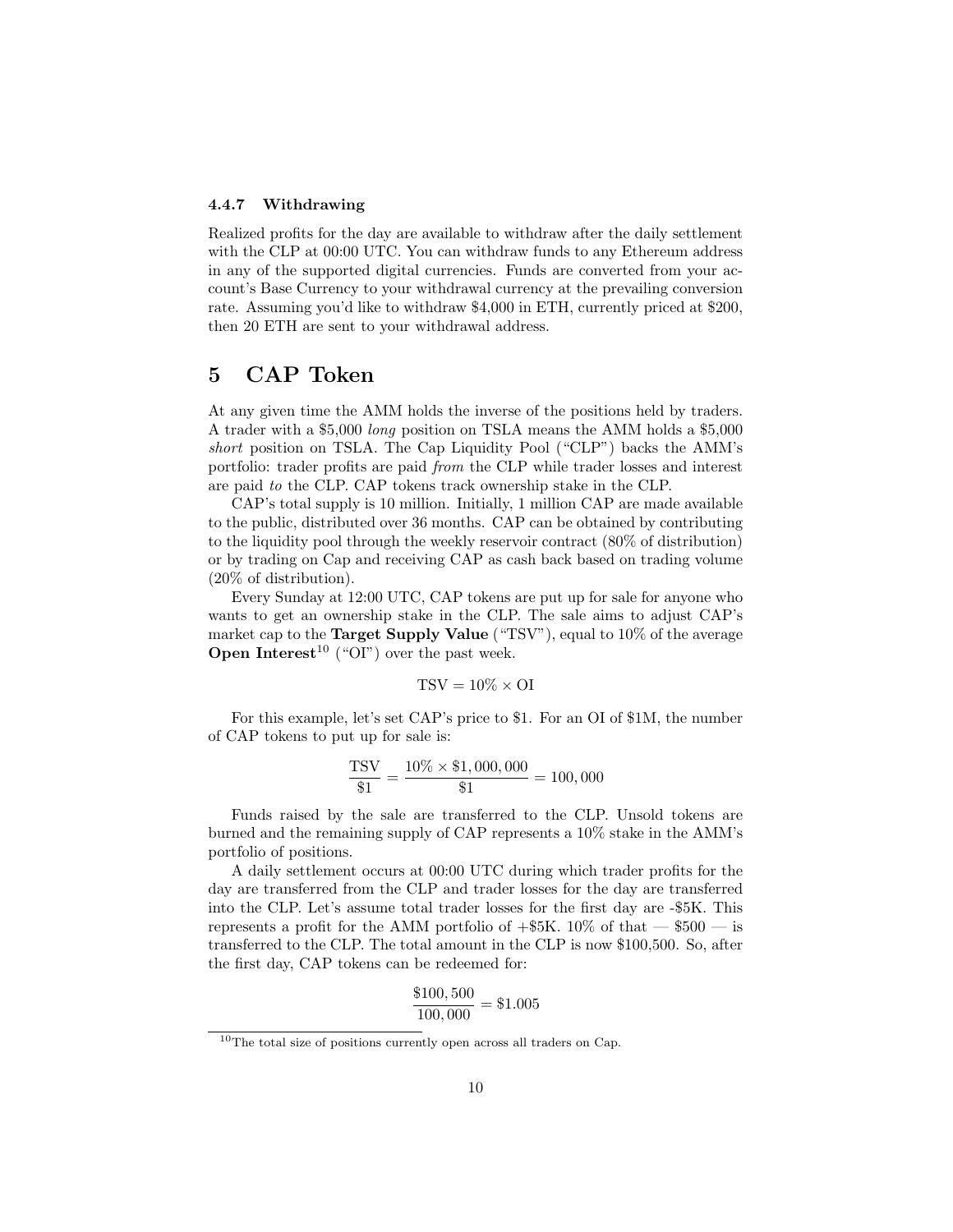By next Sunday's CAP token sale, the average OI has increased to \$1.5M. The new TSV is:

$$
10\% \times \$1,500,000 = \$150,000
$$

Let's assume the net profits on the AMM's portfolio for the prior week were \$50K. The total amount in the CLP is now:

$$
$100,000 + 10\% \times $50,000 = $105,000
$$

So an additional:

$$
$150,000 - $105,000 = $45,000
$$

worth of CAP tokens must be sold to reach the TSV. Given the amount in the CLP, CAP's current price is:

$$
\frac{\$105,000}{100,000} = \$1.05
$$

which means the number of CAP tokens to put up for sale this week is:

$$
\frac{\$45,000}{\$1.05} = 42,850
$$

Assuming all tokens are sold, \$45K is added to the CLP. The total amount in the CLP is now:

$$
$100,000 + $5,000 + $45,000 = $150,000
$$

And the total supply of CAP is:

$$
100,000 + 42,850 = 142,850
$$

CAP can be redeemed during the redemption window, which is 01:00 UTC till 02:00 UTC every day. Let's assume a CAP Holder who purchased 10,000 CAP for \$10,000 at the first sale now wants to redeem their tokens. CAP's price is currently \$1.05. By sending 10,000 CAP to the CLP contract, they get back:

$$
10,000 \times \$1.05 = \$10,500
$$

The 10,000 CAP sent are burned so the remaining supply of CAP is:

$$
142,850 - 10,000 = 132,850
$$

And the amount remaining in the CLP is:

$$
$150,000 - $10,500 = $139,500
$$

Some notes:

• A new reservoir contract is issued every week and contains newly minted CAP tokens for sale, in the amount necessary to meet the TSV.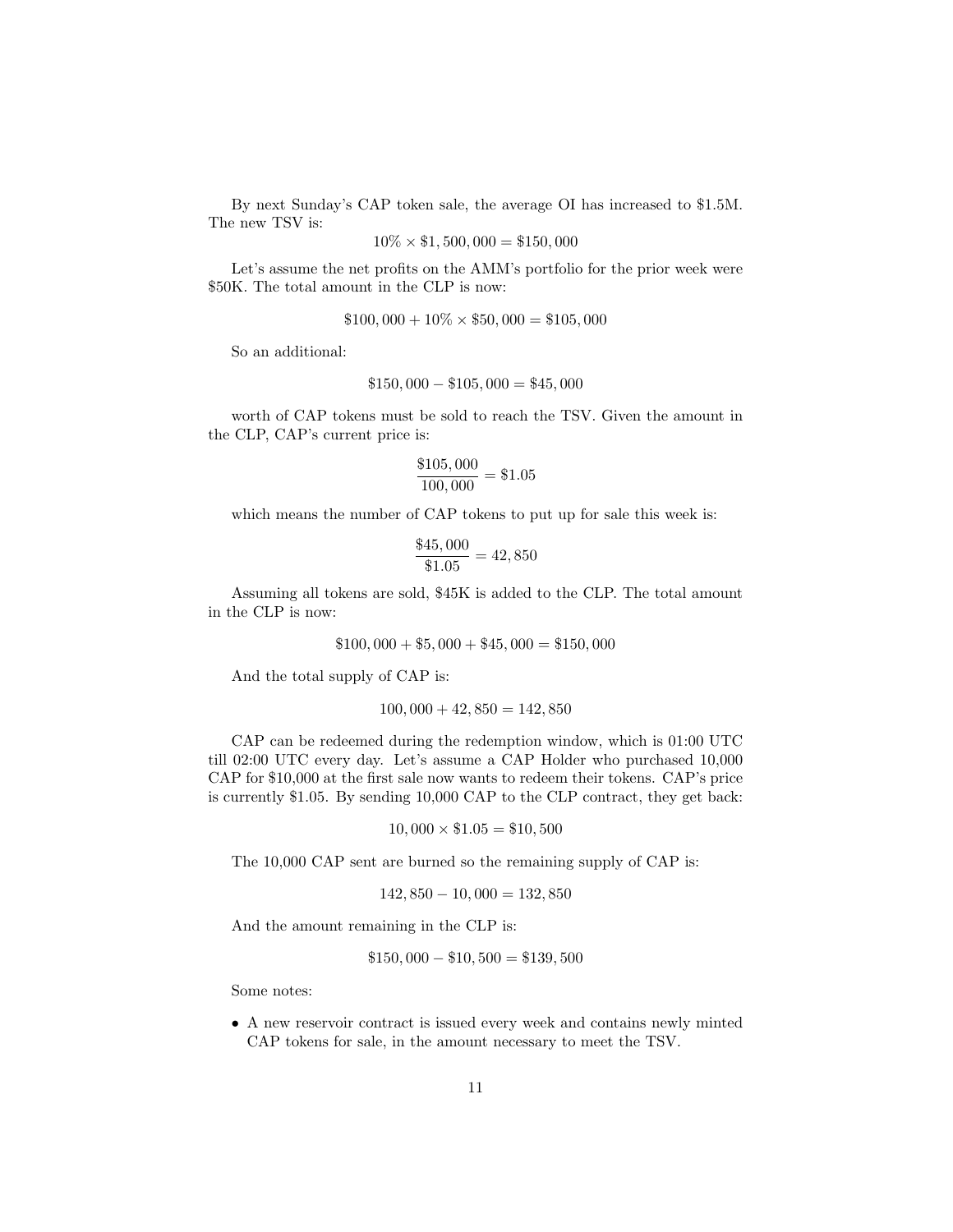- If the TSV is less than (CAP's market cap  $+5\%$ ), no sale occurs.
- The weekly sale runs for a maximum of 12 hours.
- CAP can be purchased with ETH directly from the weekly sale contract.
- The ETH collected from the weekly sale is automatically converted to supported stablecoins before being sent to the CLP.
- At daily settlement:
	- If the AMM's portfolio made a profit for the day, funds are sent from the Hot Pool to the CLP contract. If the profit amount exceeds what is in the Hot Pool, additional funds are sent from the Cold Pool manually by an administrator.
	- If the AMM's portfolio made a loss for the day, funds are sent from the CLP contract to the Cold Pool.
- CAP Holders have voting rights.<sup>[11](#page-11-1)</sup>
- The total CAP token supply represents a 10% stake in the AMM's portfolio, a figure that is not set in stone. Our aim is to bring representation up to 100%, with the protocol receiving a share of the CLP's profits.
- Holding CAP is not risk-free. Although traders as a whole tend to underperform in the long run, there may be periods of heavy trader gains — and corresponding AMM losses — which could affect CAP's price negatively.

## <span id="page-11-0"></span>6 Asset Tokens

Cap offers the ability to trade with or without using margin. Long positions opened without margin (fully collateralized) are available to withdraw as Asset Tokens which can be stored in self-custody or used in other protocols. Asset Tokens are standard ERC20 tokens that can be redeemed for the value of the underlying asset on Cap at any time. Interest is not charged on positions opened without margin.

Assume you purchase, without using margin, \$3,000 worth of AAPL at \$300. 10 AAPL tokens are made available to you to withdraw to your Ethereum wallet.

Cap intends to offer self-custody and full decentralization for Asset Tokens that have robust oracle price feeds. Traders will be able to send funds directly from their wallet to a smart contract to buy or sell Asset Tokens. Prices to execute trades will be provided on-chain by an oracle network and trading profits will be backed directly by the CLP.

<span id="page-11-1"></span><sup>11</sup>See Section [7](#page-12-0) for details.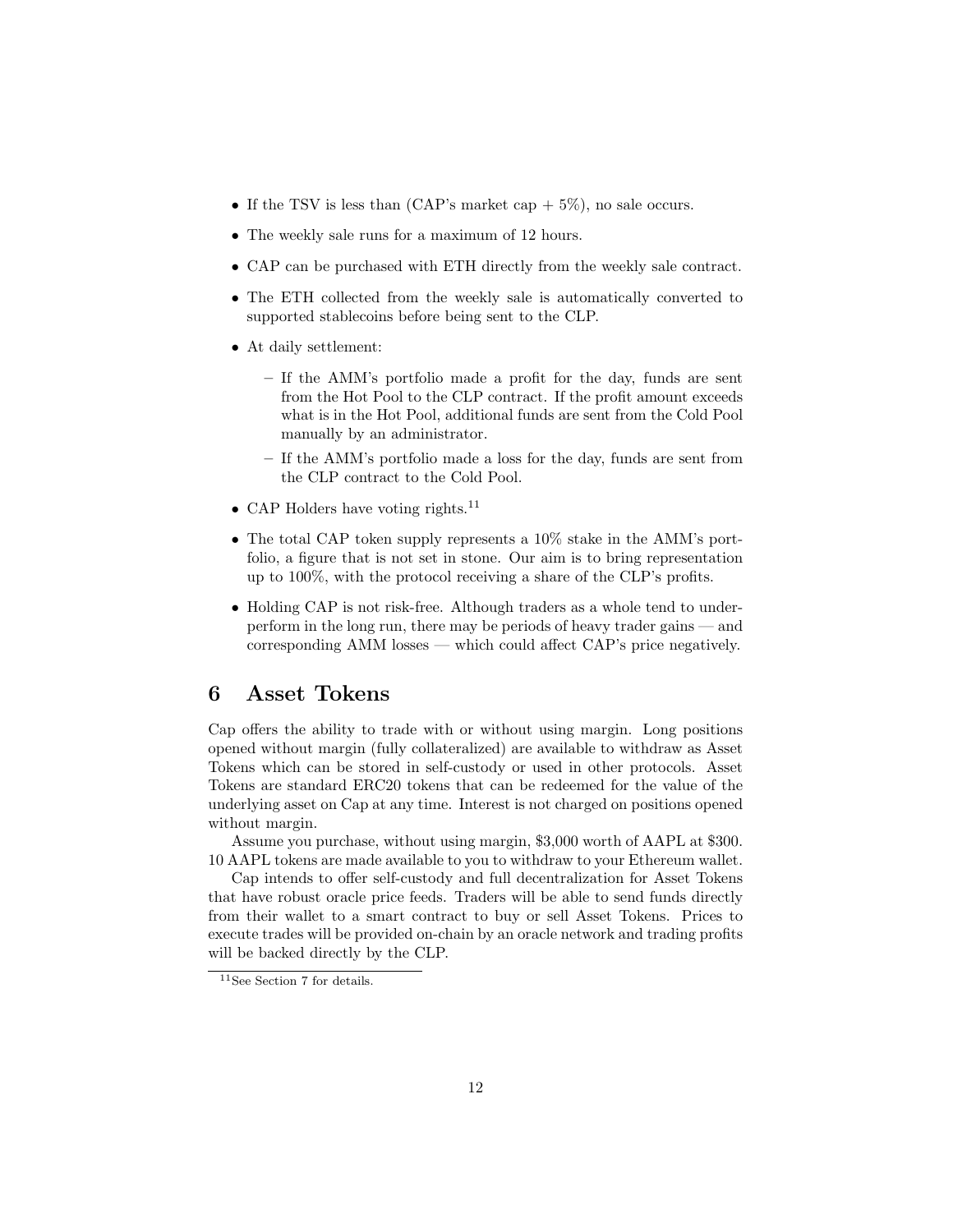

Figure 4: Permissionless Asset Token Architecture

# <span id="page-12-0"></span>7 Governance

Cap's aim is to minimize administrator intervention over time by gradually moving to a community-based governance system. In the early stages, administrators must intervene:

- to remedy vulnerabilities;
- to rebalance cold and hot pools;
- to apply rebates in case of erroneous price feeds;
- to prevent exploitation of erroneous price feeds;
- to protect the CLP by preventing abusive trading practices [\[12\]](#page-15-11).

Anyone who owns more than 10 CAP is a member of the Cap Common Council (CCC) and is eligible to vote on protocol proposals including AMM settings such as risk aversion  $(\gamma)$ , interest rate, crypto-synthetics to trade, and more. Votes are weighted by the amount of CAP held, which is fair because the more CAP you hold, the more exposure you have to the AMM's portfolio, and thus the more say you should have in the matter.

# 8 Transparency

All deposits, trades, withdrawals, profits, losses, account balances, hot and cold pool balances, and more are publicly accessible on Cap's Transparency website for anyone to audit and verify in real-time. The AMM's portfolio is publicly accessible in real-time, enabling CAP Holders (liquidity providers) to hedge positions as they see fit. Price feeds can be easily verified against the underlying asset's trading venue. Cap's order execution policy based on liquidity curves is open-source [\[11\]](#page-15-10) and automated, eliminating conflict of interest. This kind of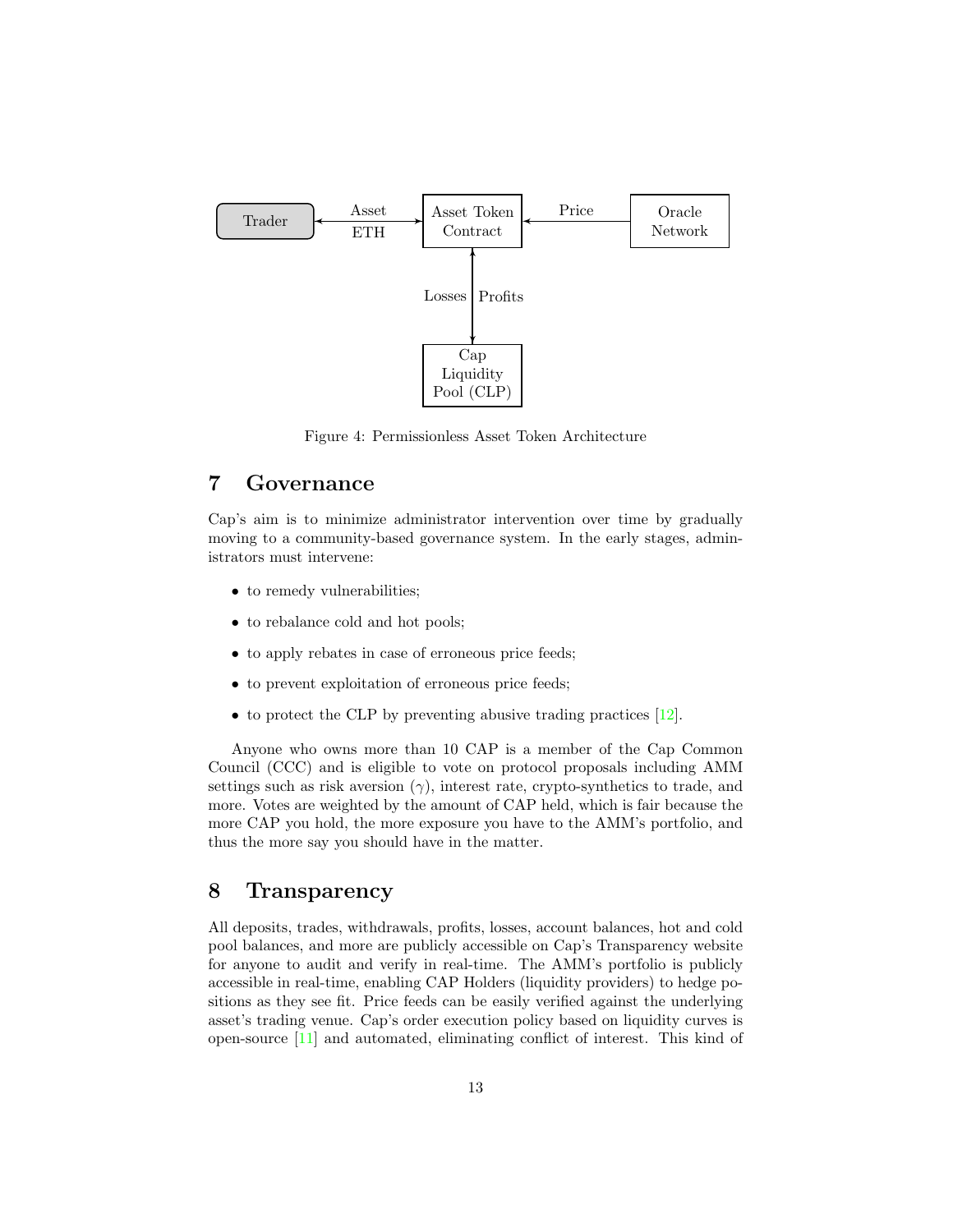transparency and auditing capability is only made possible by using cryptocurrencies on a public blockchain. This would not be possible to achieve with fiat due to the closed nature of the fiat banking system.

Regulation's goal is to protect consumers, businesses, and market integrity [\[13\]](#page-15-12). This is usually done through periodic market monitoring, auditing bank accounts and transactions, curbing dishonest marketing, and more. However, the financial system's opaque and heterogeneous nature makes it extremely hard to regulate efficiently. It's hard for anyone to know "what the hell is going on" and this enables bad actors to engage in illicit activities on a regular basis.

We believe that free markets are the most efficient means of creating wealth and distributing resources. But we also believe that markets are only effective where regulation has created an orderly environment. As Cap and other financial system components are progressively decentralized, the question becomes: how will these services be regulated? Traditional securities laws, which have been effective in preserving market integrity in important ways over the years, can no longer apply — not because blockchain developers intend to break laws, but because those laws make little sense in this new paradigm. Fully decentralized securities trading is already happening every day on several exchanges. As decentralized markets continue to grow, users will have to decide for themselves where and how they trade based on each protocol's policies. Public blockchains provide a level of transparency that no fiat-based venue can hope to achieve, giving everyone the ability to audit and verify in real-time.

# 9 Vision

Cap's goal is to be a trading service that is, in order of importance:

- 1. Secure. Traders expect their funds and data to be fully secured. Without this, everything else on this list is irrelevant.
- 2. Cheap. Traders care about their cost of trading because it impacts their bottom line. This includes fees, spreads, and slippage.
- 3. Fast. Traders care about speed. A trade executed a moment too late or too soon could mean the difference between a profit and a loss.
- 4. Transparent. Traders expect integrity and fairness from their counterparties. Order execution policies must be transparent.
- 5. Fully decentralized. A permission-less trading protocol is censorshipresistant and globally accessible.

Most traders would use a fully decentralized trading protocol, but not at the expense of speed, cost, and security. Present-day blockchains are still lagging behind in those respects. Many technical challenges remain, like enabling higher transaction throughput and fast access to off-chain data. Particularly, more research needs to be done around the Scalability Trilemma which postulates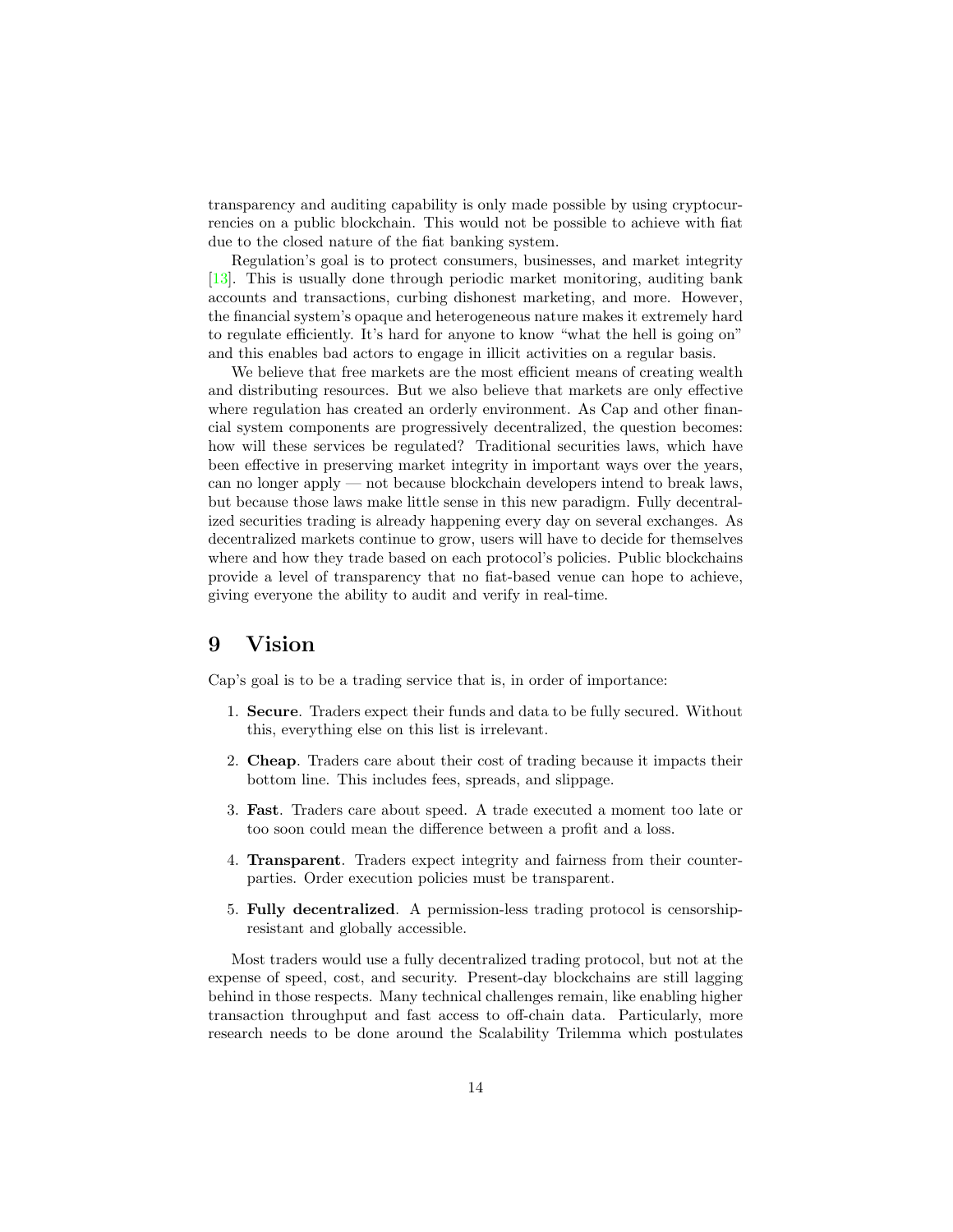that advances in decentralization, security, and scalability will be made at the expense of each other.

Cap utilizes what current blockchains do best where it makes the most sense: CAP token sales and issuance, settlement with the CLP contract, cryptocurrency deposits and withdrawals, and public auditing and verifiability tools. However, cost- and speed-sensitive features like order management and price feeds are mostly kept off-chain. These components could migrate on-chain if blockchain technology improves to make the trade-off — decentralization versus speed, cost, and security — worth it. A first foray into full self-custody and decentralization for the protocol was described in Section [6.](#page-11-0)

We believe blockchain technology is evolving rapidly. Initiatives like Ethereum 2.0, optimistic rollups, and developer-friendly blockchains like NEAR are a promising step forward. Within 10-20 years, we think a significant number of people will self-custody their funds and use user-friendly, open, and permissionless financial services that include borrowing, lending, trading, investing, payments, and insurance.

# 10 Conclusion

Cap's goal is to provide a trading service that is at least as good as traditional alternatives from a user experience perspective and orders of magnitude better from a transparency perspective. In this paper, we have described a crypto-synthetic trading system that is secure, cheap, fast, and transparent. We described an automated market maker that uses Gaussian functions to quote prices. We described a margin trading system designed to maximize a trader's free margin to reduce the likelihood of liquidation. When liquidation does occur, it happens off-book without market impact. The CAP token allows anyone to participate in the Cap Liquidity Pool, which backs part of Cap's market maker portfolio. Finally, Cap's Asset Tokens enable users to transfer assets to store or serve as a building block in other protocols. We hope this paper serves as a blueprint for further innovation in the largely untapped crypto-synthetic space and in Open Finance more broadly.